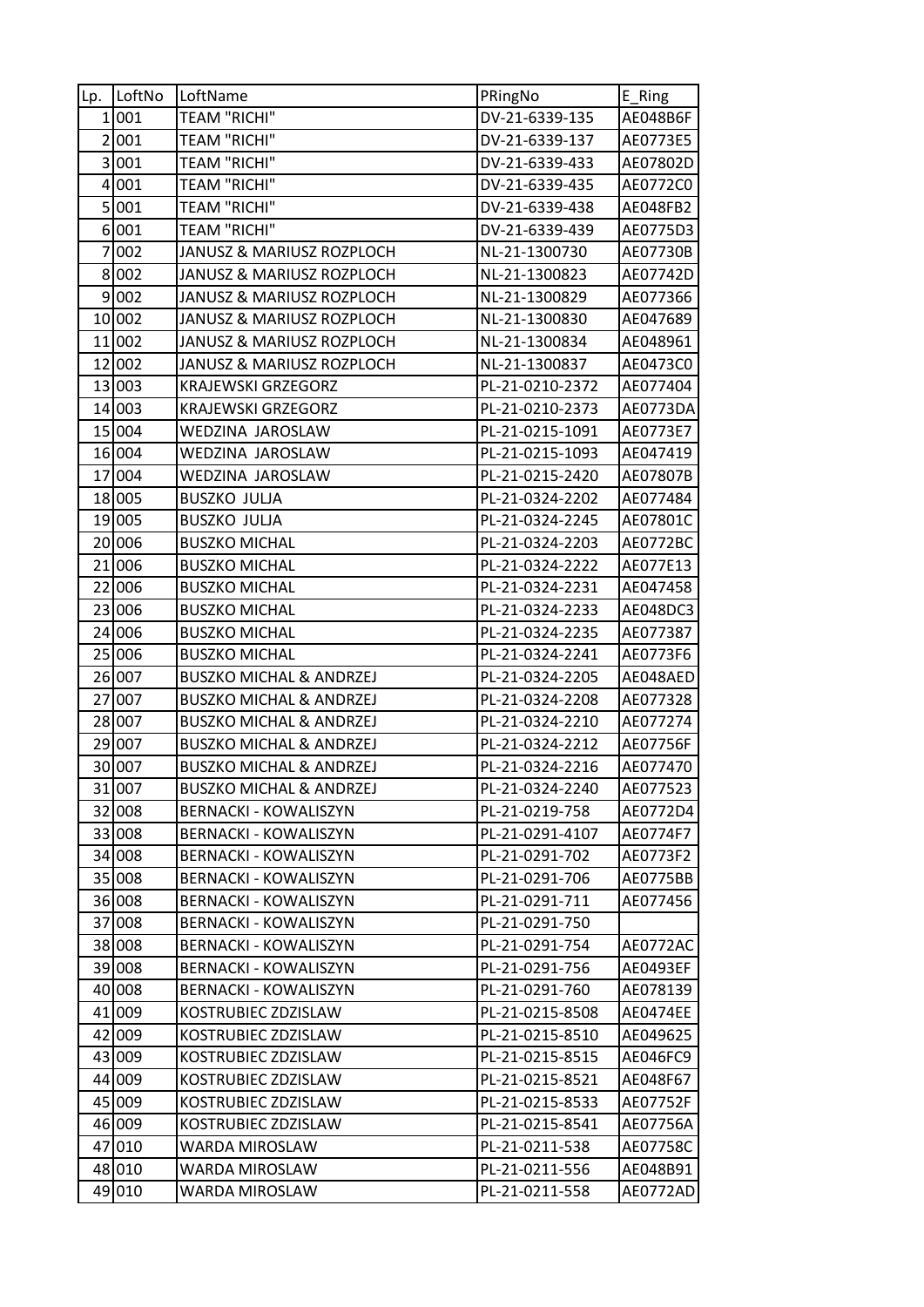| 50 010 | WARDA MIROSLAW               | PL-21-0211-562   | AE048D40 |
|--------|------------------------------|------------------|----------|
| 51 010 | WARDA MIROSLAW               | PL-21-0211-564   | AE077E50 |
| 52 010 | WARDA MIROSLAW               | PL-21-0211-574   | AE0490AA |
| 53 011 | KATARZYNA & KRZYSZTOF KORBUS | PL-21-0211-3007  | AE077518 |
| 54 011 | KATARZYNA & KRZYSZTOF KORBUS | PL-21-0211-3082  | AE0772F7 |
| 55 011 | KATARZYNA & KRZYSZTOF KORBUS | PL-21-0211-3093  | AE0492E3 |
| 56 011 | KATARZYNA & KRZYSZTOF KORBUS | PL-21-0211-3094  | AE077502 |
| 57 011 | KATARZYNA & KRZYSZTOF KORBUS | PL-21-0211-3097  | AE077557 |
| 58 011 | KATARZYNA & KRZYSZTOF KORBUS | PL-21-0211-3098  | AE07751A |
| 59 012 | KLUCZYNSKI LESZEK I          | PL-21-0463-8083  | AE07757C |
| 60 012 | KLUCZYNSKI LESZEK I          | PL-21-0463-8084  | AE07816A |
| 61 012 | KLUCZYNSKI LESZEK I          | PL-21-0463-8085  | AE077F9D |
| 62 012 | KLUCZYNSKI LESZEK I          | PL-21-0463-8086  | AE0474E9 |
| 63 012 | KLUCZYNSKI LESZEK I          | PL-21-0463-8087  | AE0773B3 |
| 64 012 | KLUCZYNSKI LESZEK I          | PL-21-0463-8088  | AE077403 |
| 65 013 | <b>BLIEGE FELIX</b>          | AT-21-605-706    | AE077472 |
| 66 013 | <b>BLIEGE FELIX</b>          | AT-21-605-708    | AE077377 |
| 67 013 | <b>BLIEGE FELIX</b>          | AT-21-605-711    | AE07753A |
| 68 013 | <b>BLIEGE FELIX</b>          | AT-21-605-718    | AE0772FD |
| 69 013 | <b>BLIEGE FELIX</b>          | AT-21-605-721    | AE07728C |
| 70 013 | <b>BLIEGE FELIX</b>          | AT-21-605-724    | AE077451 |
| 71 014 | CALUJ WIESLAW                | PL-21-0223-12205 | AE0775C4 |
| 72 014 | CALUJ WIESLAW                | PL-21-0223-12209 | AE0772B4 |
| 73 014 | CALUJ WIESLAW                | PL-21-0223-12226 | AE077317 |
| 74 014 | CALUJ WIESLAW                | PL-21-0223-12227 | AE07743F |
| 75 014 | CALUJ WIESLAW                | PL-21-0223-12283 | AE048AF3 |
| 76 014 | CALUJ WIESLAW                | PL-21-0223-12291 | AE048D91 |
| 77 014 | CALUJ WIESLAW                | PL-21-0223-12294 | AE077585 |
| 78 015 | WEDZINA WIESLAW              | PL-21-0215-2406  | AE07754F |
| 79 015 | <b>WEDZINA WIESLAW</b>       | PL-21-0215-2408  | AE077527 |
| 80 015 | WEDZINA WIESLAW              | PL-21-0215-2410  | AE0773EF |
| 81 016 | TEAM SIATKA & LIPIAN         | PL-21-0208-8931  | AE077355 |
| 82 016 | TEAM SIATKA & LIPIAN         | PL-21-0208-8938  | AE0772B0 |
| 83 016 | TEAM SIATKA & LIPIAN         | PL-21-0208-8942  | AE077275 |
| 84 016 | TEAM SIATKA & LIPIAN         | PL-21-0208-8956  | AE077534 |
| 85 016 | TEAM SIATKA & LIPIAN         | PL-21-0208-8987  | AE04730A |
| 86 016 | TEAM SIATKA & LIPIAN         | PL-21-0208-8997  | AE07742B |
| 87 017 | LUKASZ I MONIKA LIPIAN       | PL-21-0208-8932  | AE077FA0 |
| 88 017 | LUKASZ I MONIKA LIPIAN       | PL-21-0208-8937  | AE0474E6 |
| 89 017 | LUKASZ I MONIKA LIPIAN       | PL-21-0208-8946  | AE0470B9 |
| 90 017 | LUKASZ I MONIKA LIPIAN       | PL-21-0208-8949  | AE077392 |
| 91 017 | LUKASZ I MONIKA LIPIAN       | PL-21-0208-8959  | AE07722C |
| 92 017 | LUKASZ I MONIKA LIPIAN       | PL-21-0208-8999  | AE0772AA |
| 93 018 | "MADZIAR"                    | PL-21-0463-1808  | AE077578 |
| 94 018 | "MADZIAR"                    | PL-21-0463-1810  | AE0772DE |
| 95 018 | "MADZIAR"                    | PL-21-0463-1812  | AE0775BC |
| 96 018 | "MADZIAR"                    | PL-21-0463-1813  | AE077F67 |
| 97 018 | "MADZIAR"                    | PL-21-0463-1816  | AE077421 |
| 98 018 | "MADZIAR"                    | PL-21-0463-1817  | AE07730F |
| 99 019 | KROLIKOWSKI & MOREL TEAM     | PL-21-0493-15018 | AE0493C7 |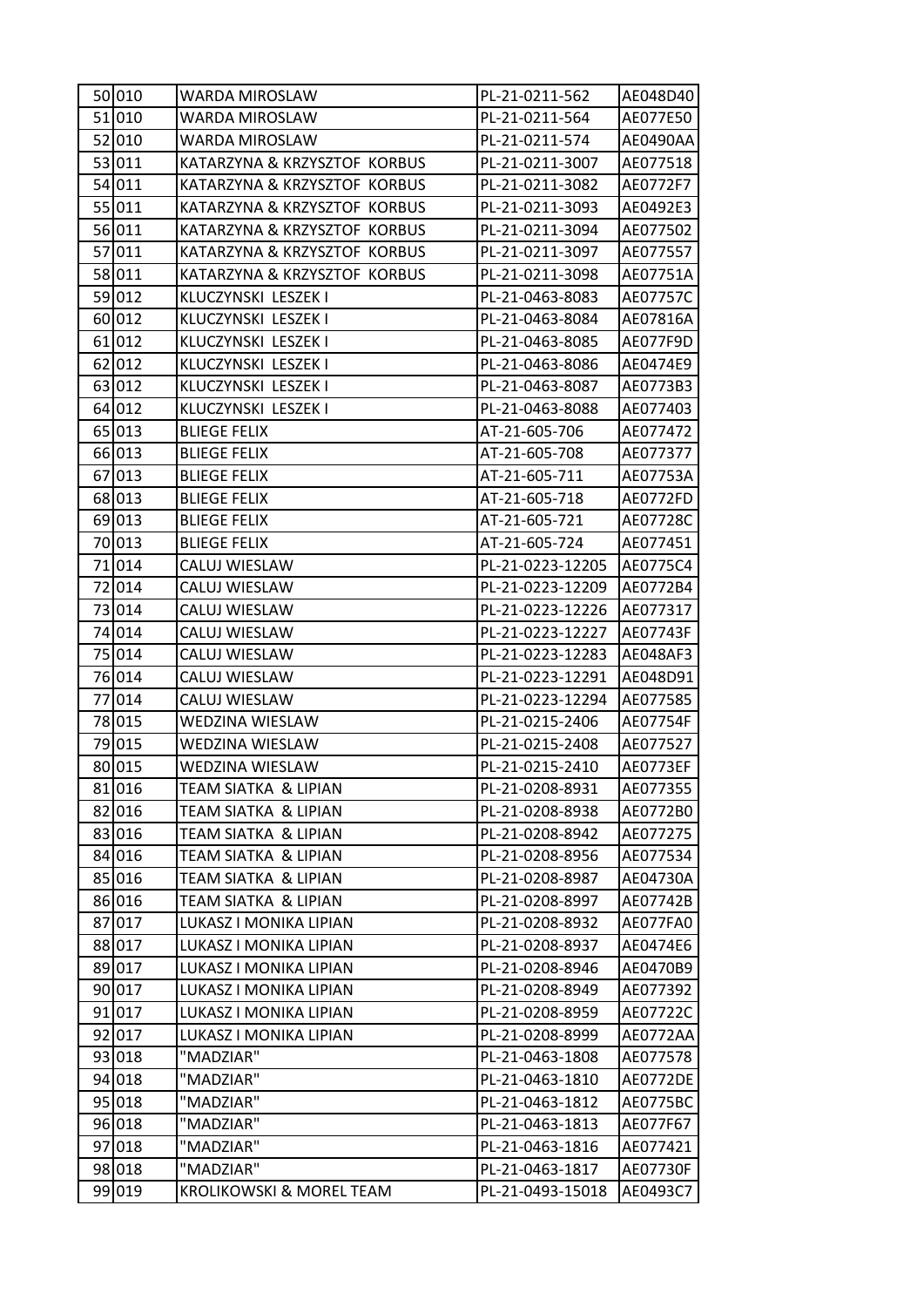| 100 019 | KROLIKOWSKI & MOREL TEAM  | PL-21-0493-15026 | AE047610        |
|---------|---------------------------|------------------|-----------------|
| 101 019 | KROLIKOWSKI & MOREL TEAM  | PL-21-0493-15112 | AE048B93        |
| 102 019 | KROLIKOWSKI & MOREL TEAM  | PL-21-0493-15144 | AE0775F4        |
| 103 019 | KROLIKOWSKI & MOREL TEAM  | PL-21-0493-15153 | AE048DE3        |
| 104 020 | <b>KURKOWSKI SLAWOMIR</b> | PL-21-0321-4970  | AE0775A1        |
| 105 020 | <b>KURKOWSKI SLAWOMIR</b> | PL-21-0321-4990  | AE049329        |
| 106 020 | <b>KURKOWSKI SLAWOMIR</b> | PL-21-0321-5000  | AE07732C        |
| 107 021 | <b>BANDA SWIROFFF</b>     | GB-21-Z-61600    | AE077368        |
| 108 021 | <b>BANDA SWIROFFF</b>     | PL-21-0207-1808  | AE04702D        |
| 109 021 | <b>BANDA SWIROFFF</b>     | PL-21-0266-3903  | AE0774A3        |
| 110 021 | <b>BANDA SWIROFFF</b>     | SU-21-R-700      | AE0780BF        |
| 111 022 | <b>KLIMAS MIROSLAW</b>    | PL-21-0235-5802  | <b>AE0775CB</b> |
| 112 022 | <b>KLIMAS MIROSLAW</b>    | PL-21-0235-5804  | AE07740E        |
| 113 022 | <b>KLIMAS MIROSLAW</b>    | PL-21-0235-5806  | AE077432        |
| 114 022 | <b>KLIMAS MIROSLAW</b>    | PL-21-0235-5812  | AE077F16        |
| 115 022 | <b>KLIMAS MIROSLAW</b>    | PL-21-0235-5814  | AE0774DA        |
| 116 022 | <b>KLIMAS MIROSLAW</b>    | PL-21-0235-5899  | AE048AAA        |
| 117 023 | O.I.S. KRAWCZAK           | PL-21-07-11712   | AE07722E        |
| 118 023 | O.I.S. KRAWCZAK           | PL-21-07-11718   | AE0772F5        |
| 119 023 | O.I.S. KRAWCZAK           | PL-21-07-11721   | <b>AE0773AC</b> |
| 120 023 | O.I.S. KRAWCZAK           | PL-21-07-11743   | AE077290        |
| 121 023 | O.I.S. KRAWCZAK           | PL-21-07-11787   | AE049263        |
| 122 023 | O.I.S. KRAWCZAK           | PL-21-07-11793   | AE0775C0        |
| 123 024 | <b>RAZIK MAREK</b>        | DV-21-8867-43    | AE04764B        |
| 124 024 | <b>RAZIK MAREK</b>        | DV-21-8867-53    | AE077505        |
| 125 024 | <b>RAZIK MAREK</b>        | DV-21-8867-70    | AE049194        |
| 126 024 | <b>RAZIK MAREK</b>        | DV-21-8867-83    | AE077380        |
| 127 024 | <b>RAZIK MAREK</b>        | DV-21-8867-92    | AE0773B8        |
| 128 024 | <b>RAZIK MAREK</b>        | DV-21-8867-97    | AE077308        |
| 129 025 | ZAK & HULAS               | PL-21-0412-2001  | AE048F90        |
| 130 025 | ZAK & HULAS               | PL-21-0412-2005  | AE077258        |
| 131 025 | ZAK & HULAS               | PL-21-0412-2011  | <b>AE0774DD</b> |
| 132 025 | ZAK & HULAS               | PL-21-0412-2019  | AE077FE0        |
| 133 025 | ZAK & HULAS               | PL-21-0412-2028  | AE0774E2        |
| 134 025 | ZAK & HULAS               | PL-21-0412-2040  | AE078050        |
| 135 026 | KIELBASA KRZYSZTOF        | PL-21-0311-9514  | AE048B23        |
| 136 026 | KIELBASA KRZYSZTOF        | PL-21-0311-9515  | AE07738F        |
| 137 026 | KIELBASA KRZYSZTOF        | PL-21-0311-9516  | AE07733C        |
| 138 026 | KIELBASA KRZYSZTOF        | PL-21-0311-9518  | AE0775CC        |
| 139 026 | KIELBASA KRZYSZTOF        | PL-21-0311-9589  | AE048D53        |
| 140 027 | TEAM KACZOR               | PL-21-0412-3210  | AE0774BE        |
| 141 027 | TEAM KACZOR               | PL-21-0412-3218  | AE077429        |
| 142 027 | <b>TEAM KACZOR</b>        | PL-21-0412-3261  | AE048B1C        |
| 143 027 | TEAM KACZOR               | PL-21-0412-3265  | AE077331        |
| 144 027 | TEAM KACZOR               | PL-21-0412-3268  | AE0775E8        |
| 145 027 | TEAM KACZOR               | PL-21-0412-3269  | AE0775A3        |
| 146 028 | <b>GUMIENIAK ARTUR</b>    | GB-21-V-207563   | AE048F6B        |
| 147 028 | <b>GUMIENIAK ARTUR</b>    | GB-21-V-207564   | AE04925E        |
| 148 028 | <b>GUMIENIAK ARTUR</b>    | GB-21-V-207565   | AE077309        |
| 149 028 | <b>GUMIENIAK ARTUR</b>    | PL-21-0430-923   | AE0775F8        |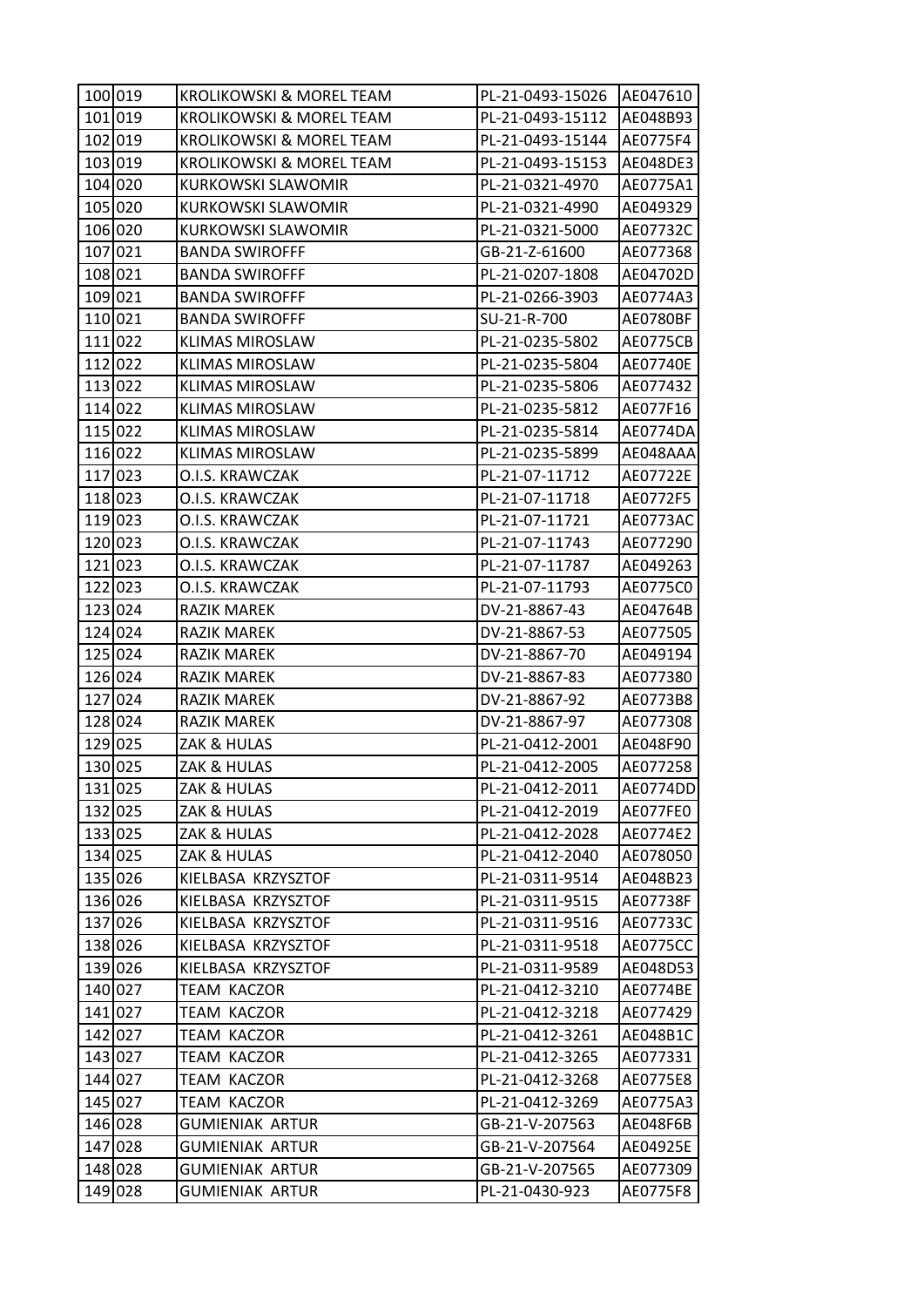| 150 028 |         | GUMIENIAK ARTUR                | PL-21-0430-939   | AE048939        |
|---------|---------|--------------------------------|------------------|-----------------|
|         | 151 028 | GUMIENIAK ARTUR                | PL-21-0430-944   | AE077273        |
|         | 152 029 | STYPCZYNSKI DARIUSZ            | PL-21-0473-9601  | AE077601        |
|         | 153 029 | STYPCZYNSKI DARIUSZ            | PL-21-0473-9616  | AE0775A0        |
| 154 029 |         | STYPCZYNSKI DARIUSZ            | PL-21-0473-9618  | AE0772F6        |
|         | 155 029 | STYPCZYNSKI DARIUSZ            | PL-21-0473-9619  | AE0775E1        |
|         | 156 029 | STYPCZYNSKI DARIUSZ            | PL-21-0473-9620  | AE0774EB        |
| 157 029 |         | STYPCZYNSKI DARIUSZ            | PL-21-0473-9621  | AE0774F2        |
|         | 158 030 | TEAM BLECHARZ - MULLER         | DV-21-1078-640   | AE077ECE        |
| 159 030 |         | TEAM BLECHARZ - MULLER         | DV-21-1078-647   | <b>AE046EC8</b> |
|         | 160 030 | TEAM BLECHARZ - MULLER         | DV-21-1078-651   | AE0470DB        |
|         | 161 030 | TEAM BLECHARZ - MULLER         | PL-21-0499-4519  | AE047039        |
|         | 162 030 | TEAM BLECHARZ - MULLER         | PL-21-0499-4521  | AE07748B        |
|         | 163 030 | TEAM BLECHARZ - MULLER         | PL-21-0499-4526  | AE04896C        |
|         | 164 032 | <b>KRYSTKI</b>                 | PL-21-0413-11567 | AE07F428        |
|         | 165 032 | <b>KRYSTKI</b>                 | PL-21-0413-11569 | AE07F568        |
|         | 166 032 | <b>KRYSTKI</b>                 | PL-21-0413-11571 | AE07F655        |
|         | 167 032 | <b>KRYSTKI</b>                 | PL-21-0413-11574 | AE048F14        |
|         | 168 032 | <b>KRYSTKI</b>                 | PL-21-0413-11575 | AE077560        |
|         | 169 032 | <b>KRYSTKI</b>                 | PL-21-0413-11579 | AE077372        |
|         | 170 033 | SOBIERAJ & GALCZYNSKI          | PL-21-0183-7007  | AE047120        |
|         | 171 033 | SOBIERAJ & GALCZYNSKI          | PL-21-0183-7028  | AE048A2B        |
| 172 033 |         | SOBIERAJ & GALCZYNSKI          | PL-21-0183-7032  | AE048B7C        |
|         | 173 034 | A & B WOZNIAK                  | PL-21-0308-1782  | AE0772A1        |
|         | 174 034 | A & B WOZNIAK                  | PL-21-0308-1786  | AE07744D        |
|         | 175 034 | A & B WOZNIAK                  | PL-21-0308-1787  | AE077FF5        |
|         | 176 034 | A & B WOZNIAK                  | PL-21-0308-1788  | AE048EC1        |
|         | 177 034 | A & B WOZNIAK                  | PL-21-0308-1799  | AE0772F0        |
|         | 178 034 | A & B WOZNIAK                  | PL-21-0308-1800  | AE0775A8        |
|         | 179 035 | PAWEL WARDA & ADALBERT BISCHOF | PL-21-0497-1453  | AE047312        |
|         | 180 035 | PAWEL WARDA & ADALBERT BISCHOF | PL-21-0497-1454  | AE077468        |
|         | 181 035 | PAWEL WARDA & ADALBERT BISCHOF | PL-21-0497-1455  | AE07729C        |
|         | 182 035 | PAWEL WARDA & ADALBERT BISCHOF | PL-21-0497-1456  | AE07734F        |
|         | 183 035 | PAWEL WARDA & ADALBERT BISCHOF | PL-21-0497-1457  | AE077279        |
| 184 035 |         | PAWEL WARDA & ADALBERT BISCHOF | PL-21-0497-1458  | AE07735A        |
|         | 185 036 | STRZELCZYK TOMASZ              | PL-21-0221-5414  | AE0772ED        |
|         | 186 036 | STRZELCZYK TOMASZ              | PL-21-0221-5420  | AE077385        |
|         | 187 036 | STRZELCZYK TOMASZ              | PL-21-0221-5425  | AE07727B        |
|         | 188 036 | STRZELCZYK TOMASZ              | PL-21-0221-5431  | AE07726F        |
|         | 189 036 | STRZELCZYK TOMASZ              | PL-21-0221-5435  | <b>AE0474AC</b> |
|         | 190 036 | STRZELCZYK TOMASZ              | PL-21-0221-5438  | AE0471B2        |
|         | 191 037 | WLODARCZYK MAREK               | PL-21-065-10201  | AE0473FA        |
|         | 192 037 | WLODARCZYK MAREK               | PL-21-065-10209  | AE077580        |
|         | 193 037 | WLODARCZYK MAREK               | PL-21-065-10213  | AE078058        |
|         | 194 037 | WLODARCZYK MAREK               | PL-21-065-10218  | AE048EA7        |
|         | 195 037 | WLODARCZYK MAREK               | PL-21-065-10224  | AE049351        |
|         | 196 037 | WLODARCZYK MAREK               | PL-21-065-10235  | AE077568        |
|         | 197 038 | PIEROG SEBASTIAN               | PL-21-0312-8146  | AE0775B2        |
|         | 198 038 | PIEROG SEBASTIAN               | PL-21-0312-8147  | AE048B40        |
|         | 199 038 | PIEROG SEBASTIAN               | PL-21-0312-8157  | AE0773BE        |
|         |         |                                |                  |                 |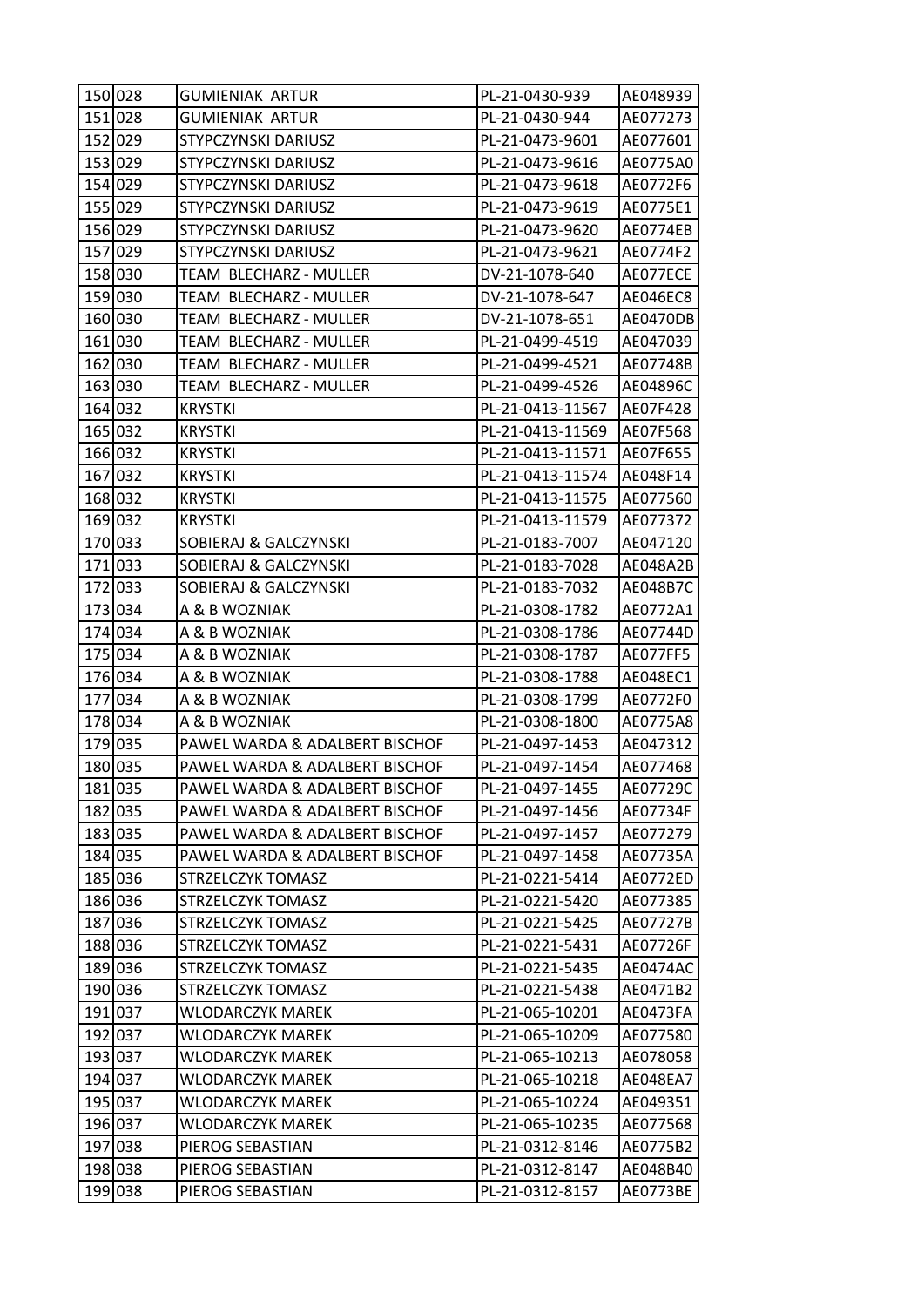| 200 038 | PIEROG SEBASTIAN          | PL-21-0312-8161  | AE077E43 |
|---------|---------------------------|------------------|----------|
| 201 038 | PIEROG SEBASTIAN          | PL-21-0312-8165  | AE07746F |
| 202 038 | PIEROG SEBASTIAN          | PL-21-0312-8179  | AE077465 |
| 203 039 | <b>JURECZKA KRZYSZTOF</b> | PL-21-0352-1663  | AE077541 |
| 204 039 | <b>JURECZKA KRZYSZTOF</b> | PL-21-0352-1665  | AE077483 |
| 205 039 | <b>JURECZKA KRZYSZTOF</b> | PL-21-0352-1667  | AE07728D |
| 206 039 | <b>JURECZKA KRZYSZTOF</b> | PL-21-0352-1669  | AE046F7E |
| 207 039 | <b>JURECZKA KRZYSZTOF</b> | PL-21-0352-1672  | AE045F20 |
| 208 039 | <b>JURECZKA KRZYSZTOF</b> | PL-21-0352-1680  | AE0473F6 |
| 209040  | <b>BLASZCZYK LEON</b>     | PL-21-0352-1606  | AE077233 |
| 210 040 | <b>BLASZCZYK LEON</b>     | PL-21-0352-1662  | AE078005 |
| 211 040 | <b>BLASZCZYK LEON</b>     | PL-21-0352-1668  |          |
| 212 040 | <b>BLASZCZYK LEON</b>     | PL-21-0352-1670  | AE0772A6 |
| 213 040 | <b>BLASZCZYK LEON</b>     | PL-21-0352-1671  | AE077562 |
| 214 040 | <b>BLASZCZYK LEON</b>     | PL-21-0352-1678  |          |
| 215 041 | PERLA ROZTOCZA            | PL-21-0215-702   | AE077430 |
| 216 042 | "SMERFY"                  | PL-21-0441-1805  | AE049511 |
| 217 042 | "SMERFY"                  | PL-21-0441-1814  | AE0773A9 |
| 218 043 | POPLAWSKI MIECZYSLAW      | PL-21-0441-501   | AE04709D |
| 219 043 | POPLAWSKI MIECZYSLAW      | PL-21-0441-504   | AE07753E |
| 220 043 | POPLAWSKI MIECZYSLAW      | PL-21-0441-506   | AE0773ED |
| 221 043 | POPLAWSKI MIECZYSLAW      | PL-21-0441-516   | AE047DD1 |
| 222 043 | POPLAWSKI MIECZYSLAW      | PL-21-0441-525   | AE047516 |
| 223 043 | POPLAWSKI MIECZYSLAW      | PL-21-0441-526   | AE077271 |
| 224 044 | FLOREK-WOJCIESZAK         | PL-21-0196-1786  | AE077276 |
| 225 044 | FLOREK-WOJCIESZAK         | PL-21-0196-1790  | AE077478 |
| 226 044 | FLOREK-WOJCIESZAK         | PL-21-0231-11790 | AE077591 |
| 227 044 | FLOREK-WOJCIESZAK         | PL-21-0231-9909  | AE07724E |
| 228 045 | ROBERT-PATRYK             | PL-21-0231-10012 | AE0774D4 |
| 229 045 | ROBERT-PATRYK             | PL-21-0231-10014 | AE04766E |
| 230 045 | ROBERT-PATRYK             | PL-21-0231-10027 | AE077399 |
| 231 045 | ROBERT-PATRYK             | PL-21-0231-10051 | AE0775E9 |
| 232 045 | ROBERT-PATRYK             | PL-21-0231-10062 | AE077540 |
| 233 046 | <b>KRAWIECZEK LUCJAN</b>  | PL-21-0129-1143  | AE0772C1 |
| 234 046 | <b>KRAWIECZEK LUCJAN</b>  | PL-21-0129-1145  | AE04925D |
| 235 046 | KRAWIECZEK LUCJAN         | PL-21-0129-1150  | AE0773E2 |
| 236 046 | <b>KRAWIECZEK LUCJAN</b>  | PL-21-0129-2984  | AE07738A |
| 237 046 | KRAWIECZEK LUCJAN         | PL-21-0129-2996  | AE047A85 |
| 238 046 | KRAWIECZEK LUCJAN         | PL-21-0129-901   | AE046135 |
| 239 047 | <b>JUSTAN</b>             | PL-21-0129-3002  | AE045D30 |
| 240 048 | ANDRZEJ i MICHAL BUSZKO   | PL-21-0452-11364 | AE077E47 |
| 241 048 | ANDRZEJ i MICHAL BUSZKO   | PL-21-0452-11366 | AE077DF9 |
| 242 048 | ANDRZEJ i MICHAL BUSZKO   | PL-21-0452-11368 | AE0774D5 |
| 243 048 | ANDRZEJ i MICHAL BUSZKO   | PL-21-0452-11376 | AE0775FD |
| 244 048 | ANDRZEJ i MICHAL BUSZKO   | PL-21-0452-11377 | AE0772F4 |
| 245 048 | ANDRZEJ i MICHAL BUSZKO   | PL-21-0452-11383 | AE0774CB |
| 246 049 | <b>KOZIOLKI</b>           | PL-21-0414-4185  | AE0775B3 |
| 247 049 | <b>KOZIOLKI</b>           | PL-21-0414-4187  | AE07757A |
| 248 049 | <b>KOZIOLKI</b>           | PL-21-0414-4197  | AE0490FF |
| 249 050 | ZURAWSKI JAN dr.1         | PL-21-0211-9205  | AE0472D5 |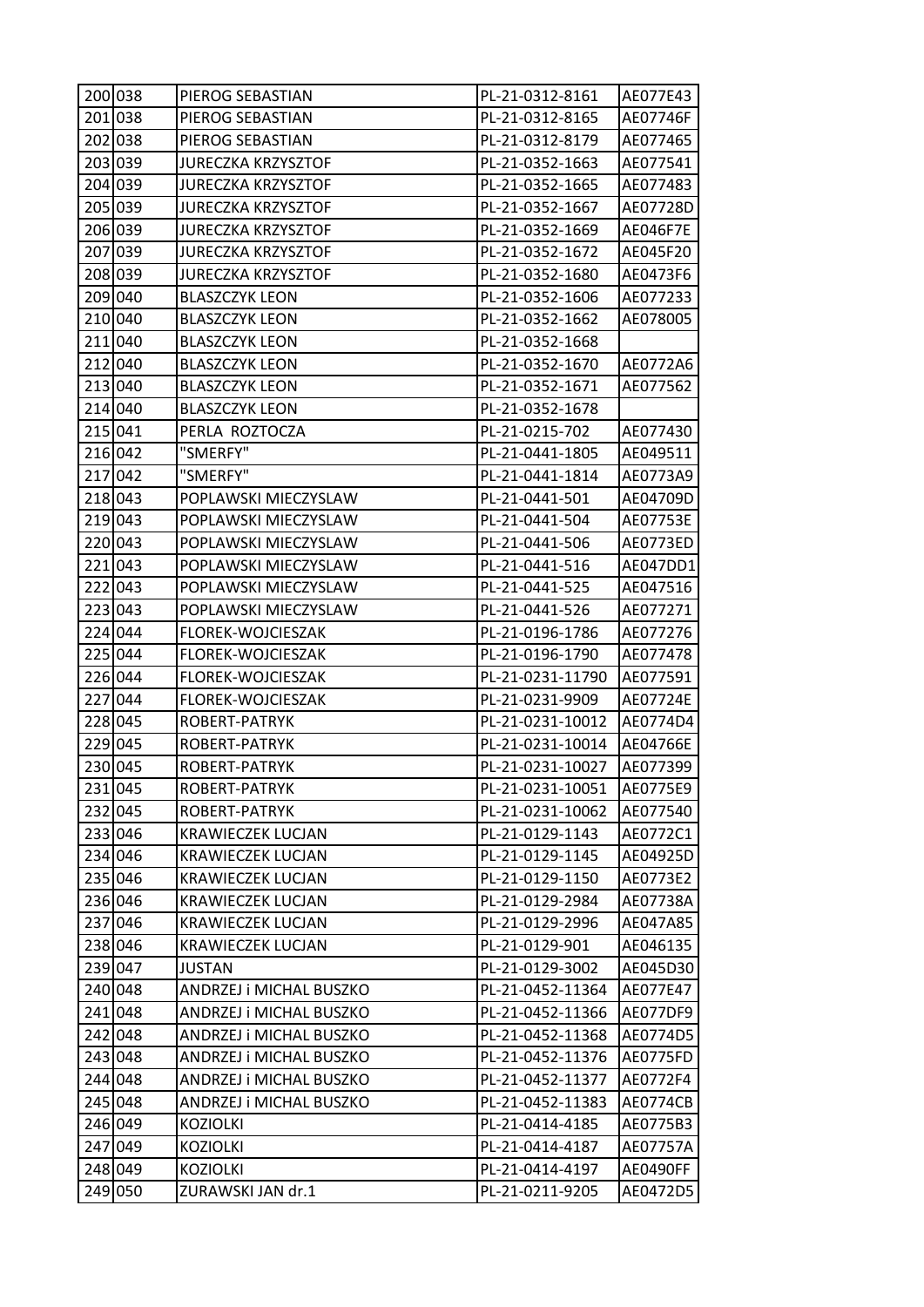| 250 050 | ZURAWSKI JAN dr.1               | PL-21-0211-9208  | AE077337        |
|---------|---------------------------------|------------------|-----------------|
| 251 050 | ZURAWSKI JAN dr.1               | PL-21-0211-9214  | <b>AE0775CF</b> |
| 252 050 | ZURAWSKI JAN dr.1               | PL-21-0211-9237  | AE078121        |
| 253 050 | ZURAWSKI JAN dr.1               | PL-21-0211-9238  | AE0772C2        |
| 254 050 | ZURAWSKI JAN dr.1               | PL-21-0211-9243  | AE07737C        |
| 255 051 | ZYRAWSKI JAN dr. 2              | PL-21-0211-9204  | AE0774E7        |
| 256 051 | ZYRAWSKI JAN dr. 2              | PL-21-0211-9220  | AE077339        |
| 257 051 | ZYRAWSKI JAN dr. 2              | PL-21-0211-9222  | AE077F99        |
| 258 051 | ZYRAWSKI JAN dr. 2              | PL-21-0211-9228  | AE0772B7        |
| 259 051 | ZYRAWSKI JAN dr. 2              | PL-21-0211-9234  | AE049215        |
| 260 051 | ZYRAWSKI JAN dr. 2              | PL-21-0211-9244  | AE07751F        |
| 261 052 | ZURAWSKI JAN 3                  | PL-21-0211-9206  | AE07731B        |
| 262 052 | ZURAWSKI JAN 3                  | PL-21-0211-9209  | AE077418        |
| 263 052 | ZURAWSKI JAN 3                  | PL-21-0211-9231  | AE0474FD        |
| 264 052 | ZURAWSKI JAN 3                  | PL-21-0211-9235  | AE077391        |
| 265 052 | ZURAWSKI JAN 3                  | PL-21-0211-9251  | AE02C05B        |
| 266 052 | ZURAWSKI JAN 3                  | PL-21-0211-9255  | AE077F34        |
| 267 053 | HUBEX                           | PL-20-0211-11224 | AE077439        |
| 268 053 | <b>HUBEX</b>                    | PL-20-0211-11225 | AE0772D7        |
| 269 053 | <b>HUBEX</b>                    | PL-20-0211-11229 | AE07731F        |
| 270 053 | HUBEX                           | PL-20-0211-6702  | AE047379        |
| 271 053 | <b>HUBEX</b>                    | PL-20-0211-6704  | AE077300        |
| 272 053 | <b>HUBEX</b>                    | PL-20-0211-6707  | AE07749B        |
| 273 054 | <b>KUSAJ GRZEGORZ</b>           | PL-21-0211-6701  | AE0775CD        |
| 274 054 | <b>KUSAJ GRZEGORZ</b>           | PL-21-0211-6703  | AE07737F        |
| 275 054 | KUSAJ GRZEGORZ                  | PL-21-0211-6706  | AE0491FE        |
| 276 055 | <b>LACH STANISLAW</b>           | PL-21-0465-7301  | AE077336        |
| 277 055 | LACH STANISLAW                  | PL-21-0465-7307  | AE0775B4        |
| 278 055 | <b>LACH STANISLAW</b>           | PL-21-0465-7313  | AE077422        |
| 279 055 | <b>LACH STANISLAW</b>           | PL-21-0465-7315  | <b>AE0492EF</b> |
| 280 055 | <b>LACH STANISLAW</b>           | PL-21-0465-7317  | AE07732E        |
| 281 055 | <b>LACH STANISLAW</b>           | PL-21-0465-7326  | AE07733E        |
| 282 056 | <b>WOZNY KONRAD</b>             | PL-21-0208-4556  | AE0775C6        |
| 283 056 | <b>WOZNY KONRAD</b>             | PL-21-0208-4557  | AE078043        |
| 284 056 | <b>WOZNY KONRAD</b>             | PL-21-0208-4558  | AE07735D        |
| 285 057 | <b>CIESLAK - KRAWCZYK</b>       | PL-21-0463-7328  | AE077433        |
| 286 057 | CIESLAK - KRAWCZYK              | PL-21-0463-7331  | AE048E88        |
| 287 057 | CIESLAK - KRAWCZYK              | PL-21-0463-7334  | AE0474BF        |
| 288 058 | <b>SG SEHNKE-MARZEION</b>       | DV-21-8762-1000  | <b>AE0772BF</b> |
| 289 058 | <b>SG SEHNKE-MARZEION</b>       | DV-21-8762-735   | AE077423        |
| 290 058 | SG SEHNKE-MARZEION              | DV-21-8762-965   | AE077292        |
| 291 058 | <b>SG SEHNKE-MARZEION</b>       | DV-21-8762-977   | AE077397        |
| 292 059 | <b>SLAWOMIR WIERZBICKI</b>      | PL-21-0244-7018  | AE047CEB        |
| 293 059 | <b>SLAWOMIR WIERZBICKI</b>      | PL-21-0244-7028  | AE077286        |
| 294 059 | SLAWOMIR WIERZBICKI             | PL-21-0244-7029  | AE046FE1        |
| 295 060 | <b>DUDEK MONIKA &amp; DAWID</b> | PL-21-0388-1220  | AE047424        |
| 296 060 | DUDEK MONIKA & DAWID            | PL-21-0388-1226  | AE077F9F        |
| 297 060 | DUDEK MONIKA & DAWID            | PL-21-0388-1227  | AE077EEA        |
| 298 060 | DUDEK MONIKA & DAWID            | PL-21-0388-1229  | AE0775ED        |
| 299 060 | DUDEK MONIKA & DAWID            | PL-21-0388-1234  | AE0490DB        |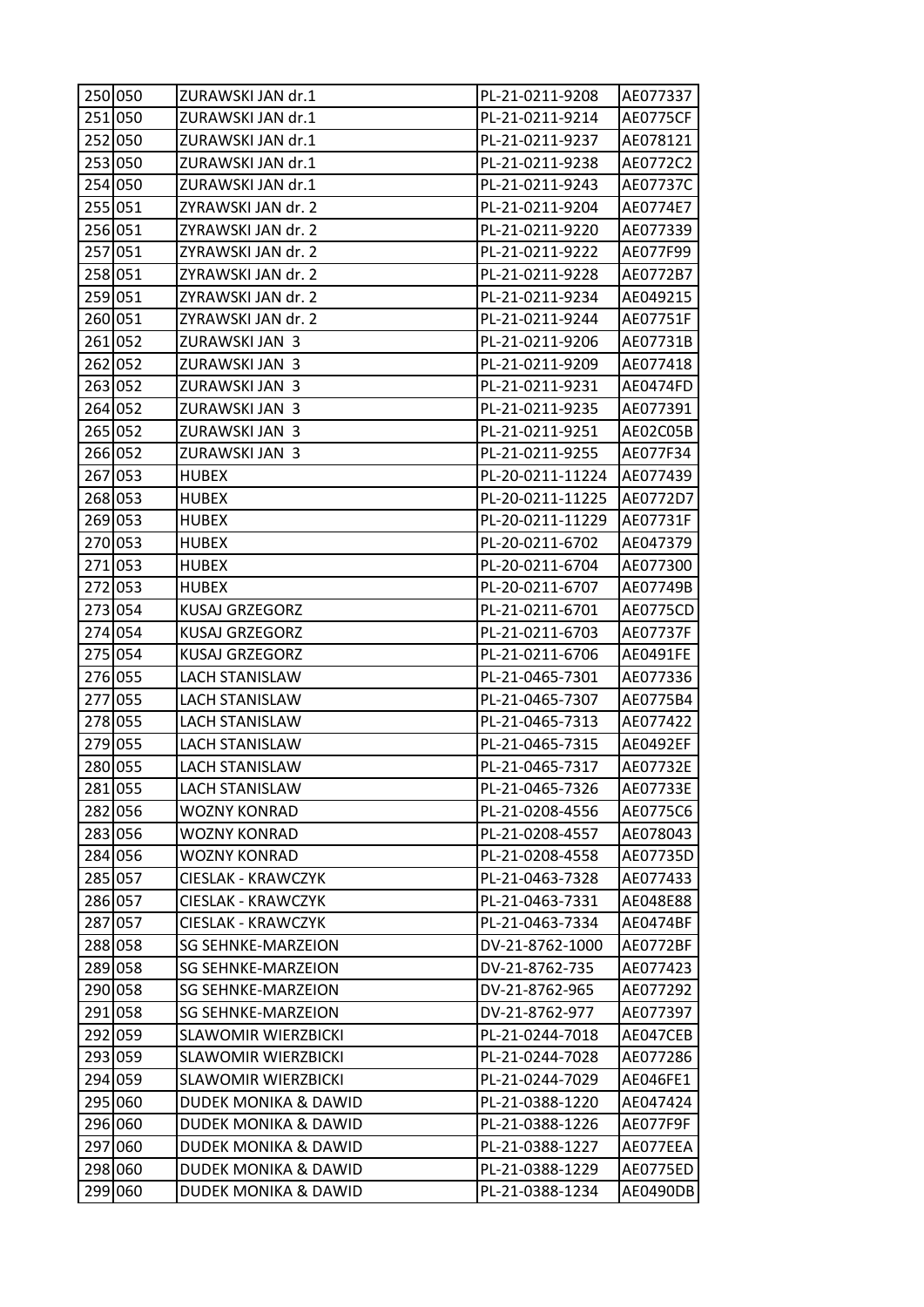|         | 300 060 | <b>DUDEK MONIKA &amp; DAWID</b> | PL-21-0388-1235 | AE077240 |
|---------|---------|---------------------------------|-----------------|----------|
|         | 301 061 | "GRUBIORZE"                     | PL-21-0422-7306 | AE077521 |
|         | 302 061 | "GRUBIORZE"                     | PL-21-0422-7325 | AE077342 |
|         | 303 061 | "GRUBIORZE"                     | PL-21-0422-7344 | AE077503 |
|         | 304 061 | "GRUBIORZE"                     | PL-21-0422-7346 | AE0774C7 |
|         | 305 061 | "GRUBIORZE"                     | PL-21-0422-7347 | AE048B34 |
|         | 306 061 | "GRUBIORZE"                     | PL-21-0422-7356 | AE04765F |
|         | 307 062 | <b>BIERNAT &amp; KUSCH 1</b>    | DV-21-2522-1711 | AE077598 |
|         | 308 062 | <b>BIERNAT &amp; KUSCH 1</b>    | DV-21-2522-1749 | AE048CE9 |
|         | 309 062 | <b>BIERNAT &amp; KUSCH 1</b>    | DV-21-2522-1759 | AE0773D5 |
|         | 310 062 | <b>BIERNAT &amp; KUSCH 1</b>    | DV-21-2522-1783 | AE078103 |
|         | 311 062 | <b>BIERNAT &amp; KUSCH 1</b>    | DV-21-2522-1799 | AE07754B |
|         | 312 062 | <b>BIERNAT &amp; KUSCH 1</b>    | DV-21-2522-1829 | AE048FD9 |
|         | 313 063 | <b>BIERNAT &amp; KUSCH 2</b>    | DV-21-2522-1780 | AE077284 |
|         | 314 063 | <b>BIERNAT &amp; KUSCH 2</b>    | DV-21-2522-1789 | AE0775A5 |
|         | 315 063 | <b>BIERNAT &amp; KUSCH 2</b>    | DV-21-2522-1798 | AE0773CC |
|         | 316 063 | <b>BIERNAT &amp; KUSCH 2</b>    | DV-21-2522-1801 | AE049341 |
|         | 317 063 | <b>BIERNAT &amp; KUSCH 2</b>    | DV-21-2522-1807 | AE077264 |
|         | 318 063 | <b>BIERNAT &amp; KUSCH 2</b>    | DV-21-2522-1835 | AE077535 |
|         | 319 064 | KALYTA +SCZYGIOL NIEMCY         | DV-21-3540-323  | AE0775B9 |
|         | 320 064 | KALYTA +SCZYGIOL NIEMCY         | DV-21-3540-329  | AE046228 |
|         | 321 064 | KALYTA +SCZYGIOL NIEMCY         | DV-21-3540-332  | AE045CAA |
|         | 322 064 | KALYTA +SCZYGIOL NIEMCY         | DV-21-7243-1094 | AE077436 |
|         | 323 064 | KALYTA +SCZYGIOL NIEMCY         | DV-21-7243-1097 | AE077244 |
|         | 324 064 | KALYTA +SCZYGIOL NIEMCY         | DV-21-7243-1100 | AE077446 |
|         | 325 065 | ADAMCZYK MARTA                  | PL-21-0295-6327 | AE077E34 |
|         | 326 066 | <b>BIENIEK DARIUSZ</b>          | S-21-20-1022    | AE0494A7 |
| 327 066 |         | <b>BIENIEK DARIUSZ</b>          | S-21-20-1024    |          |
|         |         |                                 |                 | AE077DFE |
|         | 328 066 | <b>BIENIEK DARIUSZ</b>          | S-21-20-1025    | AE048F31 |
|         | 329 066 | <b>BIENIEK DARIUSZ</b>          | S-21-20-1033    | AE077306 |
|         | 330 066 | <b>BIENIEK DARIUSZ</b>          | S-21-20-1036    | AE04957A |
|         | 331 066 | <b>BIENIEK DARIUSZ</b>          | S-21-20-1042    | AE045E11 |
|         | 332 067 | JARCZOK FILIP                   | PL-21-047-8505  | AE077572 |
|         | 333 067 | JARCZOK FILIP                   | PL-21-047-8508  | AE077DEB |
|         | 334 067 | <b>JARCZOK FILIP</b>            | PL-21-047-8514  | AE077F62 |
|         | 335 067 | JARCZOK FILIP                   | PL-21-047-8518  | AE045D01 |
|         | 336 067 | <b>JARCZOK FILIP</b>            | PL-21-047-8520  | AE049051 |
|         | 337 067 | <b>JARCZOK FILIP</b>            | PL-21-047-8522  | AE048AEE |
|         | 338 068 | <b>HANIA &amp; MAJA TEAM</b>    | PL-21-0497-2122 | AE02C072 |
|         | 339 068 | HANIA & MAJA TEAM               | PL-21-0497-2136 | AE07723D |
|         | 340 068 | HANIA & MAJA TEAM               | PL-21-0497-2139 | AE077EA0 |
|         | 341 068 | <b>HANIA &amp; MAJA TEAM</b>    | PL-21-0497-2143 | AE02C077 |
|         | 342 068 | HANIA & MAJA TEAM               | PL-21-0497-2164 | AE0773C0 |
|         | 343 068 | HANIA & MAJA TEAM               | PL-21-0497-2165 | AE047591 |
|         | 344 069 | MAJA & HANIA TEAM               | PL-21-0497-2082 | AE0489AB |
|         | 345 069 | MAJA & HANIA TEAM               | PL-21-0497-2093 | AE0774F4 |
|         | 346 069 | MAJA & HANIA TEAM               | PL-21-0497-2106 | AE077435 |
|         | 347 069 | MAJA & HANIA TEAM               | PL-21-0497-2119 | AE07732F |
|         | 348 069 | MAJA & HANIA TEAM               | PL-21-0497-2128 | AE0774CF |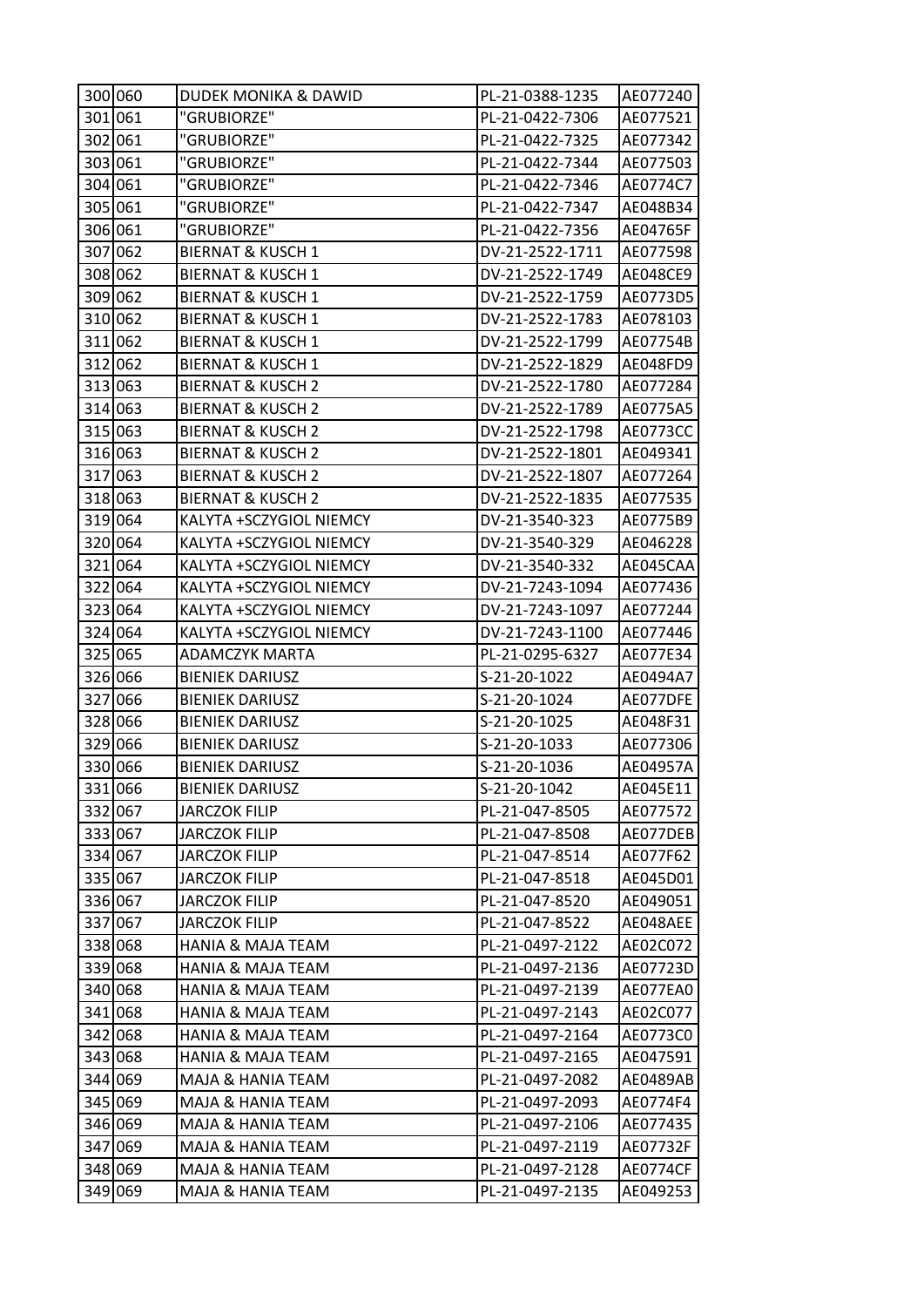| 350 070 | SZYMON                        | PL-21-0180-6507  | AE077492        |
|---------|-------------------------------|------------------|-----------------|
| 351 070 | SZYMON                        | PL-21-0180-6511  | AE077384        |
| 352 070 | SZYMON                        | PL-21-0180-6575  | AE0773FE        |
| 353 070 | SZYMON                        | PL-21-0180-6579  | AE0775F5        |
| 354 070 | SZYMON                        | PL-21-0180-6585  | AE078059        |
| 355 070 | SZYMON                        | PL-21-0180-6600  | AE0773A8        |
| 356 071 | <b>KLECZAJ SLAWOMIR</b>       | PL-21-0180-312   | AE078161        |
| 357 072 | STEFANSKI MAREK MWG ROGOWO I  | PL-21-0495-6829  | AE048FFF        |
| 358 072 | STEFANSKI MAREK MWG ROGOWO I  | PL-21-0495-6830  | AE0780D4        |
| 359 072 | STEFANSKI MAREK MWG ROGOWO I  | PL-21-0495-6871  | AE04967B        |
| 360 072 | STEFANSKI MAREK MWG ROGOWO I  | PL-21-0495-6875  | AE049485        |
| 361 072 | STEFANSKI MAREK MWG ROGOWO I  | PL-21-0495-6964  | AE045D8C        |
| 362 072 | STEFANSKI MAREK MWG ROGOWO I  | PL-21-0495-6974  | AE0772F8        |
| 363 072 | STEFANSKI MAREK MWG ROGOWO I  | PL-21-0495-6991  | AE0774A8        |
| 364 073 | STEFANSKI MAREK MWG ROGOWO II | PL-21-0495-10420 | AE0775D9        |
| 365 073 | STEFANSKI MAREK MWG ROGOWO II | PL-21-0495-10423 | AE07744A        |
| 366 073 | STEFANSKI MAREK MWG ROGOWO II | PL-21-0495-10425 | AE048EF1        |
| 367 073 | STEFANSKI MAREK MWG ROGOWO II | PL-21-0495-6949  | AE0772DA        |
| 368 073 | STEFANSKI MAREK MWG ROGOWO II | PL-21-0495-6952  | AE048CA4        |
| 369 073 | STEFANSKI MAREK MWG ROGOWO II | PL-21-0495-6965  | AE0772E6        |
| 370 073 | STEFANSKI MAREK MWG ROGOWO II | PL-21-0495-6994  | AE048A74        |
| 371 074 | <b>CZARDYBON ANDRZEJ</b>      | PL-21-0139-5604  | AE048C01        |
| 372 074 | <b>CZARDYBON ANDRZEJ</b>      | PL-21-0139-5607  | AE04761D        |
| 373 074 | CZARDYBON ANDRZEJ             | PL-21-0139-5681  | AE0775DD        |
| 374 074 | <b>CZARDYBON ANDRZEJ</b>      | PL-21-0139-5689  | AE0773FB        |
| 375 074 | CZARDYBON ANDRZEJ             | PL-21-0139-5698  | AE049480        |
| 376 074 | <b>CZARDYBON ANDRZEJ</b>      | PL-21-0139-5700  | AE048CC8        |
| 377 075 | RUBINKOWSKI DAMIAN            | PL-21-0397-1103  | AE07747A        |
| 378 075 | RUBINKOWSKI DAMIAN            | PL-21-0397-1192  | AE0774C0        |
| 379 075 | RUBINKOWSKI DAMIAN            | PL-21-0397-1193  | AE046F0F        |
| 380 076 | WALKI                         | PL-21-0162-3018  | AE048DEC        |
| 381 076 | <b>WALKI</b>                  | PL-21-0162-3020  | AE048D80        |
| 382 076 | <b>WALKI</b>                  | PL-21-0162-3034  | AE0772E7        |
| 383 076 | WALKI                         | PL-21-0162-5701  | AE047637        |
| 384 076 | <b>WALKI</b>                  | PL-21-0162-5702  | <b>AE048E8E</b> |
| 385 076 | WALKI                         | PL-21-0162-5703  | AE077375        |
| 386 077 | Aa.M. DANILOWICZ              | PL-21-0215-13    | AE0774A7        |
| 387 077 | Aa.M. DANILOWICZ              | PL-21-0215-15    | AE077F35        |
| 388 077 | Aa.M. DANILOWICZ              | PL-21-0215-36    | AE0772F2        |
| 389 078 | ZAJAC TOMASZ                  | PL-21-0215-607   | AE04742C        |
| 390 078 | ZAJAC TOMASZ                  | PL-21-0215-616   | AE02C057        |
| 391 078 | ZAJAC TOMASZ                  | PL-21-0215-617   | AE04945C        |
| 392 078 | ZAJAC TOMASZ                  | PL-21-0215-630   | AE0775AA        |
| 393 078 | ZAJAC TOMASZ                  | PL-21-0215-642   | AE047B8C        |
| 394 079 | <b>KRASUSKI</b>               | PL-21-0414-457   | AE049678        |
| 395 079 | <b>KRASUSKI</b>               | PL-21-0414-496   | AE0774D1        |
| 396 079 | <b>KRASUSKI</b>               | PL-21-0414-497   | AE0772A2        |
| 397 079 | <b>KRASUSKI</b>               | PL-21-0414-498   | AE07746B        |
| 398 079 | KRASUSKI                      | PL-21-0414-499   | AE077E58        |
| 399 079 | <b>KRASUSKI</b>               | PL-21-0414-500   | AE077F77        |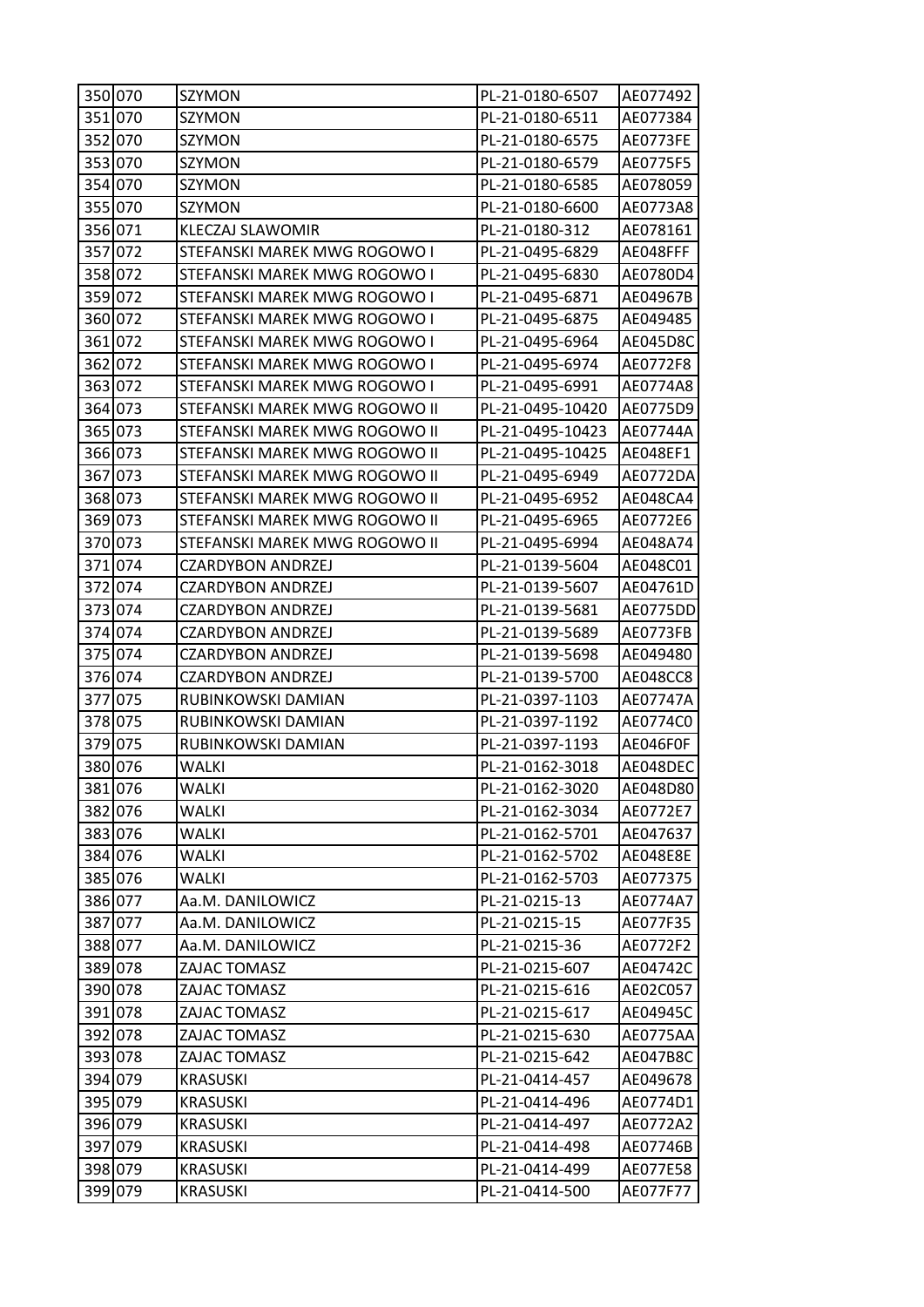| 400 080 | <b>DUBIEL - ROJEK</b>     | PL-21-0311-9003  | AE077353        |
|---------|---------------------------|------------------|-----------------|
| 401 080 | <b>DUBIEL - ROJEK</b>     | PL-21-0311-9008  | AE046FD8        |
| 402 080 | <b>DUBIEL - ROJEK</b>     | PL-21-0311-9015  | AE0773A1        |
| 403 080 | <b>DUBIEL - ROJEK</b>     | PL-21-0311-9017  | AE0775AC        |
| 404 080 | <b>DUBIEL - ROJEK</b>     | PL-21-0311-9019  | AE048AA6        |
| 405 080 | <b>DUBIEL - ROJEK</b>     | PL-21-0311-9026  | AE0772CE        |
| 406 081 | ROJEK & DUBIEL            | PL-21-0311-9009  | AE0490C9        |
| 407 081 | <b>ROJEK &amp; DUBIEL</b> | PL-21-0311-9018  | AE048A46        |
| 408 081 | ROJEK & DUBIEL            | PL-21-0311-9023  | AE078086        |
| 409 082 | <b>MALEC MAREK</b>        | PL-21-0215-241   | AE0772AB        |
| 410 082 | <b>MALEC MAREK</b>        | PL-21-0215-242   | AE07802C        |
| 411 083 | ZAWISLAK ADAM             | PL-21-0215-6076  | AE077E7F        |
| 412 083 | ZAWISLAK ADAM             | PL-21-0215-6081  | AE0492A9        |
| 413 083 | ZAWISLAK ADAM             | PL-21-0215-6087  | AE048ABD        |
| 414 083 | ZAWISLAK ADAM             | PL-21-0215-6094  | AE07747F        |
| 415 083 | ZAWISLAK ADAM             | PL-21-0215-6096  | AE0775E2        |
| 416 084 | WROBEL WALDEMAR I         | PL-21-0498-3652  | AE0472E7        |
| 417 084 | <b>WROBEL WALDEMAR I</b>  | PL-21-0498-3656  | AE07748D        |
| 418 084 | WROBEL WALDEMAR I         | PL-21-0498-3668  | AE0495C5        |
| 419 084 | WROBEL WALDEMAR I         | PL-21-0498-3670  | AE0772D0        |
| 420 084 | WROBEL WALDEMAR I         | PL-21-0498-3675  | AE045C9B        |
| 421 084 | WROBEL WALDEMAR I         | PL-21-0498-3683  | AE0774D9        |
| 422 085 | WROBEL WALDEMAR II        | PL-21-0498-3669  | AE077314        |
| 423 085 | WROBEL WALDEMAR II        | PL-21-0498-3672  | AE077381        |
| 424 085 | WROBEL WALDEMAR II        | PL-21-0498-3674  | AE077441        |
| 425 086 | LASECKI - NAWROCKI        | PL-21-0468-3218  | AE07726C        |
| 426 086 | LASECKI - NAWROCKI        | PL-21-0468-3236  | AE049098        |
| 427 086 | LASECKI - NAWROCKI        | PL-21-0468-6424  | AE07727F        |
| 428 086 | LASECKI - NAWROCKI        | PL-21-0468-6430  | AE077256        |
| 429 086 | LASECKI - NAWROCKI        | PL-21-0468-6468  | AE0774AE        |
| 430 086 | LASECKI - NAWROCKI        | PL-21-0468-6472  | AE07721F        |
| 431 087 | NATALKA & ZELAZNIAKI      | PL-21-0468-613   | AE047590        |
| 432 087 | NATALKA & ZELAZNIAKI      | PL-21-0468-619   | AE0772C5        |
| 433 087 | NATALKA & ZELAZNIAKI      | PL-21-0468-666   | AE0775BE        |
| 434 087 | NATALKA & ZELAZNIAKI      | PL-21-0468-707   | AE07744B        |
| 435 087 | NATALKA & ZELAZNIAKI      | PL-21-0468-756   | AE07745F        |
| 436 088 | MICHAL & REMIX            | PL-21-0468-13001 | AE077288        |
| 437 088 | MICHAL & REMIX            | PL-21-0468-13011 | AE02C080        |
| 438 088 | MICHAL & REMIX            | PL-21-0468-13019 | AE0781A3        |
| 439 088 | MICHAL & REMIX            | PL-21-0468-14520 | AE0473F5        |
| 440 088 | MICHAL & REMIX            | PL-21-0468-14541 | AE0490D6        |
| 441 088 | MICHAL & REMIX            | PL-21-0468-14549 | AE077E7D        |
| 442 089 | DYBKOWSKI SLAWOMIR        | PL-21-0208-5601  | AE047396        |
| 443 089 | DYBKOWSKI SLAWOMIR        | PL-21-0208-5610  | AE0775B6        |
| 444 089 | DYBKOWSKI SLAWOMIR        | PL-21-0208-5655  | AE077FFB        |
| 445 089 | DYBKOWSKI SLAWOMIR        | PL-21-0208-5747  | AE07739A        |
| 446 089 | DYBKOWSKI SLAWOMIR        | PL-21-0208-5748  | AE048EE3        |
| 447 089 | DYBKOWSKI SLAWOMIR        | PL-21-0208-5751  | AE077269        |
| 448 090 | CZAJKA TEAM               | PL-21-0311-9108  | <b>AE0775CE</b> |
| 449 090 | CZAJKA TEAM               | PL-21-0311-9147  | AE077457        |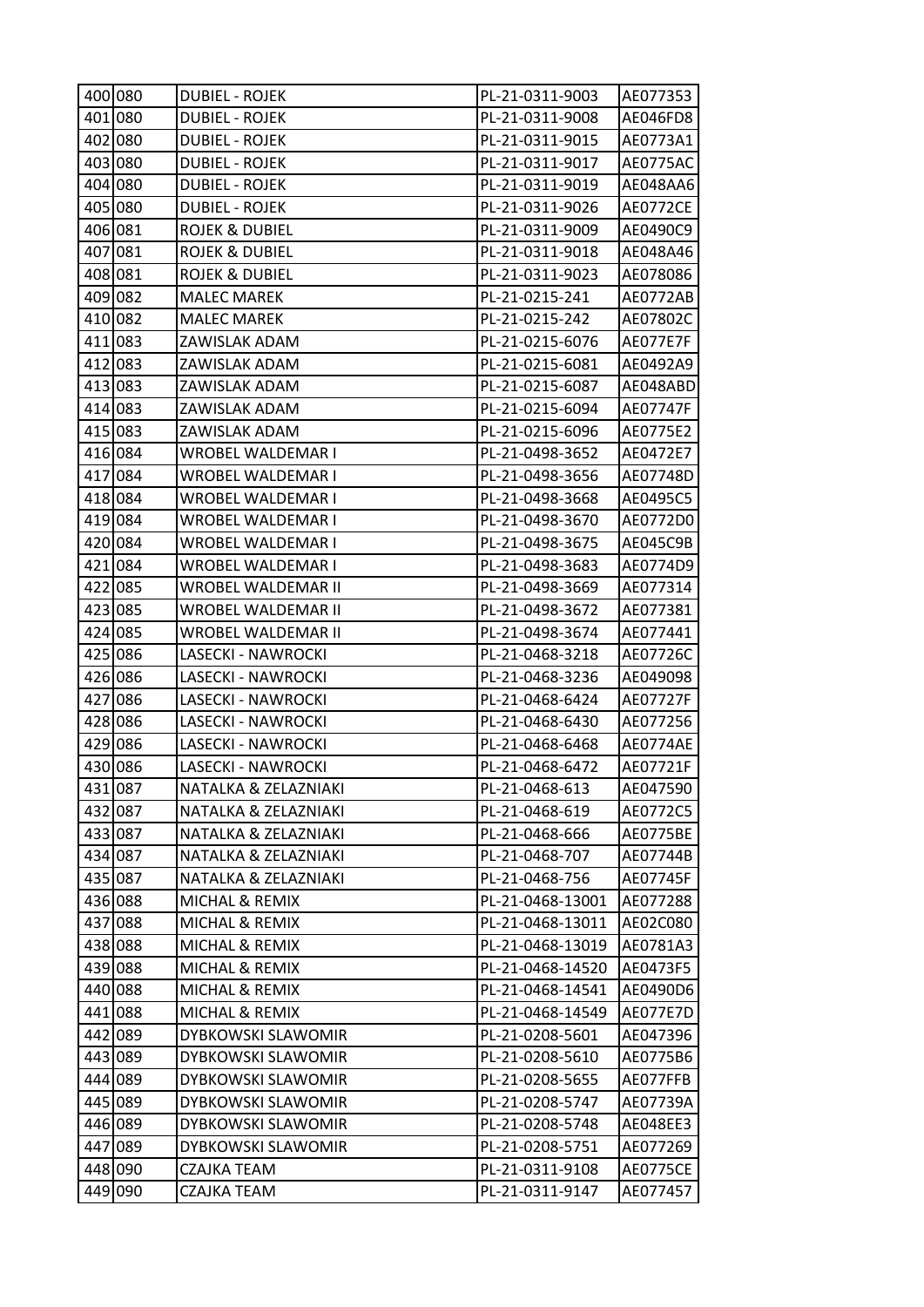|         | 450 090 | CZAJKA TEAM                  | PL-21-0311-9163  | AE0773DB        |
|---------|---------|------------------------------|------------------|-----------------|
|         | 451 090 | CZAJKA TEAM                  | PL-21-0311-9949  | AE07734D        |
|         | 452 090 | CZAJKA TEAM                  | PL-21-0311-9950  | AE047CB4        |
|         | 453 090 | CZAJKA TEAM                  | PL-21-0311-9951  | AE047D01        |
|         | 454 091 | <b>GORA MARCIN</b>           | PL-21-0311-3603  | AE07750A        |
|         | 455 091 | GORA MARCIN                  | PL-21-0311-3608  | AE07803F        |
|         | 456 091 | GORA MARCIN                  | PL-21-0311-3613  | AE048A3A        |
|         | 457 091 | <b>GORA MARCIN</b>           | PL-21-0311-3615  | AE0780B1        |
|         | 458 092 | <b>FILIP &amp; GOLBA</b>     | PL-21-0468-10006 | AE077550        |
|         | 459 092 | <b>FILIP &amp; GOLBA</b>     | PL-21-0468-10051 | AE077DFA        |
|         | 460 092 | <b>FILIP &amp; GOLBA</b>     | PL-21-0468-10056 | AE077313        |
|         | 461 092 | FILIP & GOLBA                | PL-21-0468-10117 | <b>AE0774DE</b> |
|         | 462 092 | FILIP & GOLBA                | PL-21-0468-9832  | AE0780FF        |
|         | 463 092 | <b>FILIP &amp; GOLBA</b>     | PL-21-0468-9836  | AE0772B6        |
|         | 464 092 | <b>FILIP &amp; GOLBA</b>     | PL-21-0468-9837  | AE07753F        |
|         | 465 093 | CIENKUSZ STANISLAW&KAROL&JAN | PL-21-0468-14381 | AE077E1C        |
|         | 466 093 | CIENKUSZ STANISLAW&KAROL&JAN | PL-21-0468-14384 | AE02C074        |
|         | 467 093 | CIENKUSZ STANISLAW&KAROL&JAN | PL-21-0468-14386 | AE078016        |
|         | 468 093 | CIENKUSZ STANISLAW&KAROL&JAN | PL-21-0468-14387 | AE07726B        |
|         | 469 093 | CIENKUSZ STANISLAW&KAROL&JAN | PL-21-0468-14391 | AE047524        |
|         | 470 093 | CIENKUSZ STANISLAW&KAROL&JAN | PL-21-0468-14394 | AE047031        |
|         | 471 094 | <b>J.J KORYCCY</b>           | PL-21-0490-6841  | AE0772C7        |
|         | 472 094 | <b>J.J KORYCCY</b>           | PL-21-0490-6847  | AE048F5E        |
|         | 473 094 | <b>J.J KORYCCY</b>           | PL-21-0490-6850  | AE0491BD        |
|         | 474 094 | <b>J.J KORYCCY</b>           | PL-21-0490-6852  | AE077E1E        |
|         | 475 094 | <b>J.J KORYCCY</b>           | PL-21-0490-6855  | AE02C083        |
|         | 476 094 | <b>J.J KORYCCY</b>           | PL-21-0490-6858  | AE077394        |
|         | 477 095 | GAWRONSKI SLAWOMIR           | PL-21-0209-11340 | AE077590        |
|         | 478 095 | <b>GAWRONSKI SLAWOMIR</b>    | PL-21-0209-11341 | AE077420        |
|         | 479 095 | <b>GAWRONSKI SLAWOMIR</b>    | PL-21-0209-11354 | AE07731C        |
|         | 480 096 | WIESLAW & TYMON              | PL-21-0223-12211 | AE02C073        |
|         | 481 096 | WIESLAW & TYMON              | PL-21-0223-12218 | AE02C085        |
|         | 482 096 | WIESLAW & TYMON              | PL-21-0223-12221 | AE0493AC        |
|         | 483 096 | WIESLAW & TYMON              | PL-21-0223-12222 | AE02C05F        |
|         | 484 096 | WIESLAW & TYMON              | PL-21-0223-12223 | AE02C076        |
|         | 485 096 | WIESLAW & TYMON              | PL-21-0223-12225 | AE077510        |
|         | 486 096 | WIESLAW & TYMON              | PL-21-0223-12287 | <b>AE0773CF</b> |
|         | 487 097 | GORZEL TOMASZ                | PL-21-0497-6210  | AE0774FF        |
|         | 488 097 | <b>GORZEL TOMASZ</b>         | PL-21-0497-6238  | AE077602        |
|         | 489 097 | <b>GORZEL TOMASZ</b>         | PL-21-0497-6248  | AE078171        |
|         | 490 097 | <b>GORZEL TOMASZ</b>         | PL-21-0497-6250  | AE077490        |
|         | 491 097 | <b>GORZEL TOMASZ</b>         | PL-21-0497-6255  | AE077576        |
|         | 492 097 | GORZEL TOMASZ                | PL-21-0497-6268  | AE0474A3        |
|         | 493 098 | <b>ARTUR ZOLKIEWSKI</b>      | PL-21-0210-1546  | AE077511        |
|         | 494 098 | <b>ARTUR ZOLKIEWSKI</b>      | PL-21-0210-1547  | AE0491CF        |
|         | 495 098 | <b>ARTUR ZOLKIEWSKI</b>      | PL-21-0210-1556  | AE07749C        |
|         | 496 098 | <b>ARTUR ZOLKIEWSKI</b>      | PL-21-0210-1563  | AE07739B        |
|         | 497 098 | ARTUR ZOLKIEWSKI             | PL-21-0210-1566  | AE02C079        |
|         |         | <b>ARTUR ZOLKIEWSKI</b>      | PL-21-0210-1574  | AE07745C        |
| 498 098 |         |                              |                  |                 |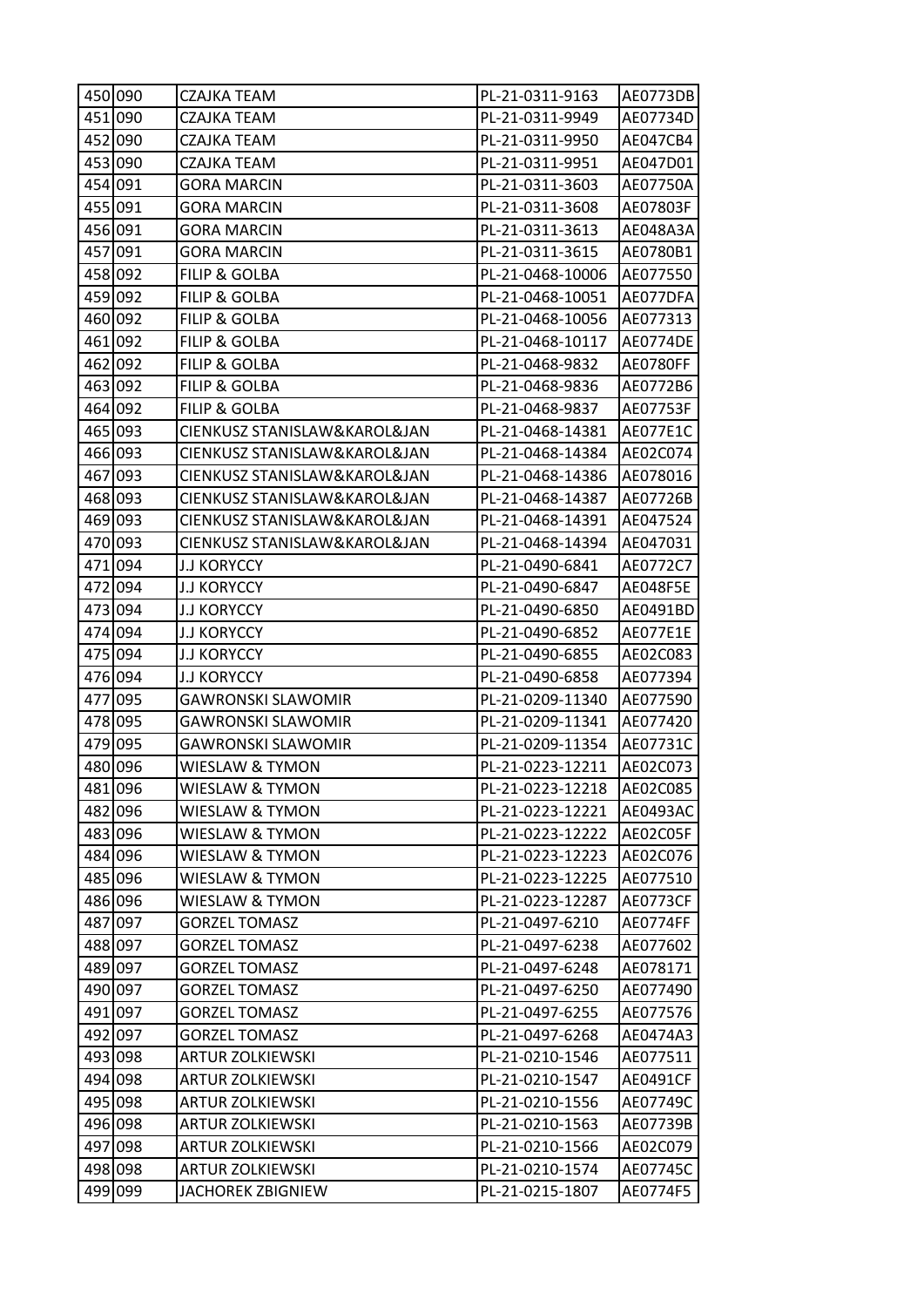| 500 099 | JACHOREK ZBIGNIEW            | PL-21-0215-1808  | <b>AE0775AD</b> |
|---------|------------------------------|------------------|-----------------|
| 501 099 | <b>JACHOREK ZBIGNIEW</b>     | PL-21-0215-1827  | AE047E1E        |
| 502 099 | <b>JACHOREK ZBIGNIEW</b>     | PL-21-0215-1828  | AE077FA9        |
| 503 099 | <b>JACHOREK ZBIGNIEW</b>     | PL-21-0215-1845  | AE077296        |
| 504 099 | JACHOREK ZBIGNIEW            | PL-21-0215-1846  | AE077362        |
| 505 100 | LUKASZ I MONIKA LIPIAN II    | PL-21-0208-8971  | AE07733F        |
| 506 101 | DUDKIEWICZ - MORAWSKI        | PL-21-0211-2021  | AE0774FA        |
| 507 101 | DUDKIEWICZ - MORAWSKI        | PL-21-0211-6321  | AE049009        |
| 508 101 | DUDKIEWICZ - MORAWSKI        | PL-21-0211-6322  | AE048DAE        |
| 509 101 | DUDKIEWICZ - MORAWSKI        | PL-21-0211-8940  | AE077443        |
| 510 101 | DUDKIEWICZ - MORAWSKI        | PL-21-0211-8944  | AE047380        |
| 511 101 | DUDKIEWICZ - MORAWSKI        | PL-21-0211-8947  | AE049339        |
| 512 102 | RAFAL KAMIL                  | PL-21-03-10110   | AE047671        |
| 513 102 | RAFAL KAMIL                  | PL-21-03-10114   | AE0773CD        |
| 514 102 | RAFAL KAMIL                  | PL-21-03-10115   | AE07742A        |
| 515 102 | RAFAL KAMIL                  | PL-21-03-10157   | AE077E91        |
| 516 102 | RAFAL KAMIL                  | PL-21-03-10159   | <b>AE0775EF</b> |
| 517 103 | L.STOLARSKI- K. SZWED        | PL-21-0380-243   | AE077EEC        |
| 518 103 | L.STOLARSKI- K. SZWED        | PL-21-0380-244   | AE077ED5        |
| 519103  | L.STOLARSKI- K. SZWED        | PL-21-0380-245   | AE0780A8        |
| 520 103 | L.STOLARSKI- K. SZWED        | PL-21-0380-825   | AE078009        |
| 521 103 | L.STOLARSKI- K. SZWED        | PL-21-0380-826   | AE077E82        |
| 522 103 | L.STOLARSKI- K. SZWED        | PL-21-0380-829   | AE077F06        |
| 523 104 | <b>ABBAS PIGEONS</b>         | S-21-04-203      | AE077EBE        |
| 524 104 | <b>ABBAS PIGEONS</b>         | S-21-04-204      | AE077EFF        |
| 525 104 | ABBAS PIGEONS                | S-21-04-206      | AE077F60        |
| 526 104 | <b>ABBAS PIGEONS</b>         | S-21-04-211      | AE077FF0        |
| 527 104 | <b>ABBAS PIGEONS</b>         | S-21-04-213      | AE077E27        |
| 528 104 | <b>ABBAS PIGEONS</b>         | S-21-04-215      | AE077DE4        |
| 529 105 | PAWEL SZTOBNICKI             | PL-21-0175-1951  | AE077EF5        |
| 530 105 | PAWEL SZTOBNICKI             | PL-21-0175-1953  | AE077E0C        |
| 531 105 | PAWEL SZTOBNICKI             | PL-21-0175-1956  | AE077E77        |
| 532 105 | PAWEL SZTOBNICKI             | PL-21-0175-1960  | AE077FEE        |
| 533 105 | PAWEL SZTOBNICKI             | PL-21-0175-1992  | AE077F49        |
| 534 105 | PAWEL SZTOBNICKI             | S-21-08-015      | AE077EC0        |
| 535 106 | TEAM A.A.                    | PL-21-0139-446   | AE077E98        |
| 536 106 | TEAM A.A.                    | PL-21-0139-448   |                 |
| 537 106 | TEAM A.A.                    | PL-21-0139-449   | AE078056        |
| 538 106 | TEAM A.A.                    | PL-21-0139-459   |                 |
| 539 106 | TEAM A.A.                    | PL-21-0139-460   | AE078152        |
| 540 106 | TEAM A.A.                    | PL-21-0411-3740  |                 |
| 541 107 | KUBACEK-JURASEK-CHMELAR TEAM | CZ-21-0234-2862  | AE077E45        |
| 542 107 | KUBACEK-JURASEK-CHMELAR TEAM | CZ-21-0234-2867  | AE077F1B        |
| 543 107 | KUBACEK-JURASEK-CHMELAR TEAM | CZ-21-0234-2869  | AE077EC4        |
| 544 107 | KUBACEK-JURASEK-CHMELAR TEAM | CZ-21-0259-3412  | AE077DE6        |
| 545 107 | KUBACEK-JURASEK-CHMELAR TEAM | CZ-21-0259-3455  | AE077E8D        |
| 546 107 | KUBACEK-JURASEK-CHMELAR TEAM | CZ-21-0259-3466  | AE077F7A        |
| 547 108 | MISIAK & MORAWSKI TEAM       | PL-21-0347-11966 | AE07F302        |
| 548 108 | MISIAK & MORAWSKI TEAM       | PL-21-0347-11971 | AE07F4F7        |
| 549 108 | MISIAK & MORAWSKI TEAM       | PL-21-0347-11999 | AE07F58D        |